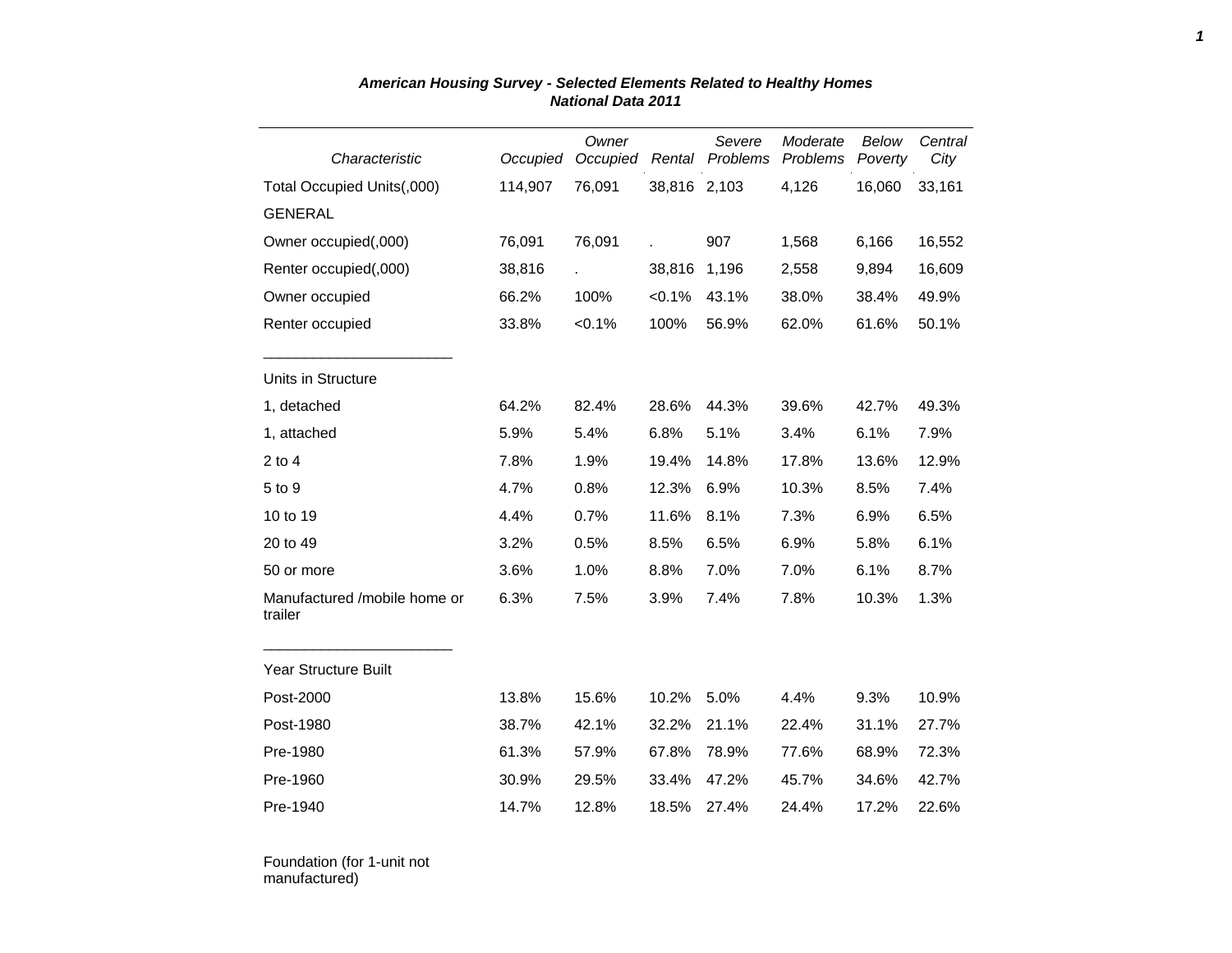| Characteristic                                         | Occupied | Owner<br>Occupied | Rental | Severe<br>Problems | Moderate<br>Problems | Below<br>Poverty | Central<br>City |
|--------------------------------------------------------|----------|-------------------|--------|--------------------|----------------------|------------------|-----------------|
| 1-Unit not manufactured(,000)                          | 80,505   | 66,752            | 13,753 | 1,040              | 1,772                | 7,844            | 18,949          |
| With a basement under all of<br>house                  | 32.7%    | 34.4%             | 24.0%  | 32.2%              | 22.1%                | 27.3%            | 31.9%           |
| With a basement under part of<br>house                 | 10.6%    | 11.3%             | 7.2%   | 7.9%               | 8.7%                 | 7.3%             | 8.1%            |
| With a crawl space                                     | 22.1%    | 21.4%             | 25.3%  | 24.1%              | 40.2%                | 25.9%            | 20.2%           |
| On a concrete slab                                     | 33.1%    | 31.5%             | 41.1%  | 29.7%              | 23.7%                | 36.4%            | 38.2%           |
| In some other way                                      | 1.6%     | 1.4%              | 2.4%   | 6.1%               | 5.3%                 | 3.2%             | 1.6%            |
|                                                        |          |                   |        |                    |                      |                  |                 |
| <b>EXTERIOR</b>                                        |          |                   |        |                    |                      |                  |                 |
| <b>External Building Conditions (non</b><br>multiunit) |          |                   |        |                    |                      |                  |                 |
| Sagging roof                                           | 2.0%     | 1.8%              | 2.9%   | 9.0%               | 11.4%                | 3.8%             | 2.4%            |
| Missing roofing material                               | 3.6%     | 3.4%              | 4.1%   | 9.9%               | 14.3%                | 5.8%             | 3.8%            |
| Hole in roof                                           | 1.5%     | 1.3%              | 2.4%   | 7.6%               | 11.9%                | 3.4%             | 1.9%            |
| Missing bricks, siding, other<br>outside wall material | 2.5%     | 2.2%              | 3.9%   | 10.7%              | 14.2%                | 5.0%             | 3.2%            |
| Sloping outside walls                                  | 1.2%     | 1.0%              | 2.2%   | 5.9%               | 8.4%                 | 2.3%             | 1.5%            |
| Boarded up windows                                     | 1.0%     | 0.9%              | 1.6%   | 4.5%               | 6.1%                 | 2.6%             | 1.5%            |
| <b>Broken windows</b>                                  | 4.2%     | 3.7%              | 6.6%   | 14.1%              | 18.1%                | 8.6%             | 4.8%            |
| Bars on windows                                        | 2.9%     | 2.7%              | 3.8%   | 4.2%               | 7.5%                 | 4.8%             | 8.9%            |
| Foundation crumbling or has open<br>crack or hole      | 5.4%     | 5.1%              | 6.8%   | 15.0%              | 18.5%                | 8.4%             | 6.4%            |

| Missing bricks, siding, other<br>outside wall material | 2.5%  | 2.2%  | 3.9%  | 10.7% | 14.2% | 5.0%  | 3.2%  |
|--------------------------------------------------------|-------|-------|-------|-------|-------|-------|-------|
| Sloping outside walls                                  | 1.2%  | 1.0%  | 2.2%  | 5.9%  | 8.4%  | 2.3%  | 1.5%  |
| Boarded up windows                                     | 1.0%  | 0.9%  | 1.6%  | 4.5%  | 6.1%  | 2.6%  | 1.5%  |
| Broken windows                                         | 4.2%  | 3.7%  | 6.6%  | 14.1% | 18.1% | 8.6%  | 4.8%  |
| Bars on windows                                        | 2.9%  | 2.7%  | 3.8%  | 4.2%  | 7.5%  | 4.8%  | 8.9%  |
| Foundation crumbling or has open<br>crack or hole      | 5.4%  | 5.1%  | 6.8%  | 15.0% | 18.5% | 8.4%  | 6.4%  |
| None of the above                                      | 82.0% | 83.2% | 76.8% | 64.2% | 50.3% | 72.3% | 75.3% |
| None of the above (excluding bars)                     | 84.2% | 85.2% | 79.5% | 66.3% | 53.3% | 75.6% | 81.9% |
| Water Leakage During Last 12<br><b>Months</b>          |       |       |       |       |       |       |       |
| With leakage from outside<br>structure                 | 11.0% | 11.5% | 9.8%  | 17.4% | 29.4% | 11.6% | 11.6% |

Roof 5.7% 6.1% 4.9% 10.0% 16.8% 6.5% 5.9%

structure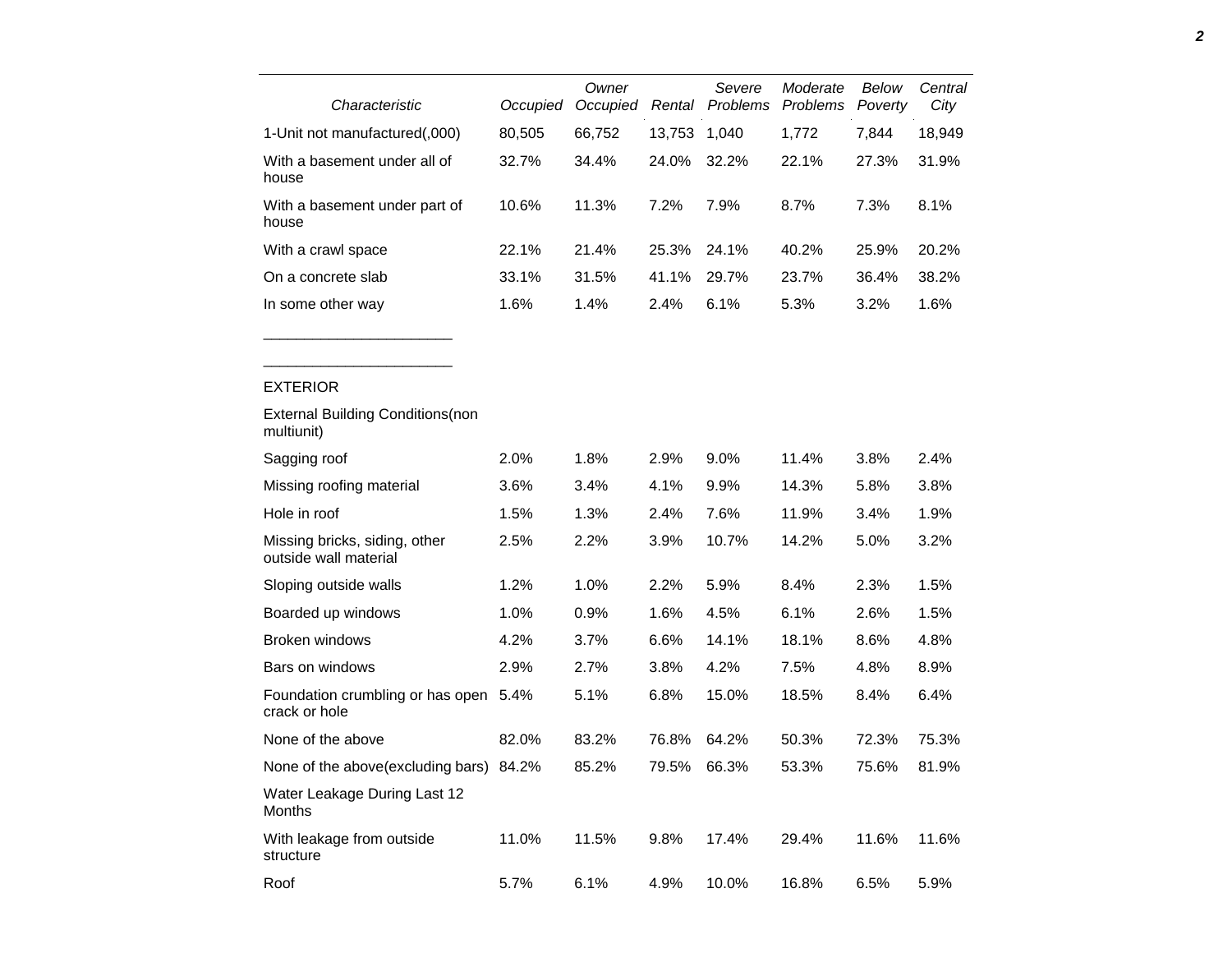| Characteristic                                          | Owner<br>Occupied<br>Occupied |       | Severe<br>Rental Problems | Moderate<br><b>Problems</b> | Below<br>Poverty | Central<br>City |       |
|---------------------------------------------------------|-------------------------------|-------|---------------------------|-----------------------------|------------------|-----------------|-------|
| <b>Basement leak</b>                                    | 2.8%                          | 3.4%  | 1.4%                      | 2.5%                        | 5.1%             | 1.9%            | 2.6%  |
| Walls, closed windows, or doors<br>leak                 | 2.2%                          | 1.8%  | 3.0%                      | 4.7%                        | 8.9%             | 2.8%            | 2.9%  |
| Other or Unknown exterior Leak                          | 1.2%                          | 1.1%  | 1.3%                      | 2.9%                        | 3.3%             | 1.3%            | 1.4%  |
| <b>INTERIOR</b>                                         |                               |       |                           |                             |                  |                 |       |
| Damage                                                  |                               |       |                           |                             |                  |                 |       |
| Holes in floors                                         | 1.0%                          | 0.7%  | 1.6%                      | 7.2%                        | 9.9%             | 2.1%            | 1.3%  |
| Open cracks or holes                                    | 5.2%                          | 4.2%  | 7.1%                      | 18.1%                       | 29.9%            | 8.6%            | 6.7%  |
| Broken plaster or peeling paint                         | 2.1%                          | 1.5%  | 3.1%                      | 8.3%                        | 18.6%            | 3.4%            | 3.2%  |
| Water Leakage During Last 12<br>Months                  |                               |       |                           |                             |                  |                 |       |
| With leakage from inside structure                      | 8.5%                          | 7.2%  | 11.2%                     | 16.2%                       | 25.1%            | 11.0%           | 10.0% |
| Fixtures backed up or overflowed                        | 1.9%                          | 1.7%  | 2.3%                      | 4.9%                        | 6.6%             | 2.2%            | 2.2%  |
| Pipes leaked                                            | 3.6%                          | 2.9%  | 4.9%                      | 8.4%                        | 12.5%            | 5.1%            | 4.5%  |
| Broken water heater                                     | 0.8%                          | 0.9%  | 0.8%                      | 1.4%                        | 2.0%             | 1.0%            | 0.7%  |
| Other or Unknown                                        | 2.4%                          | 1.8%  | 3.6%                      | 3.2%                        | 6.0%             | 3.0%            | 2.9%  |
|                                                         |                               |       |                           |                             |                  |                 |       |
| Rodents                                                 |                               |       |                           |                             |                  |                 |       |
| Signs of rats in last 3 mon.                            | 1.0%                          | 0.9%  | 1.3%                      | 3.3%                        | 3.6%             | 1.8%            | 1.4%  |
| Signs of mice in last 3 mon.                            | 11.1%                         | 11.7% | 10.0%                     | 17.7%                       | 20.0%            | 12.5%           | 9.9%  |
| Signs of rodents, not sure which<br>kind in last 3 mon. | 0.6%                          | 0.5%  | 0.8%                      | 1.5%                        | 1.6%             | 1.0%            | 0.7%  |

Electrical

\_\_\_\_\_\_\_\_\_\_\_\_\_\_\_\_\_\_\_\_\_\_\_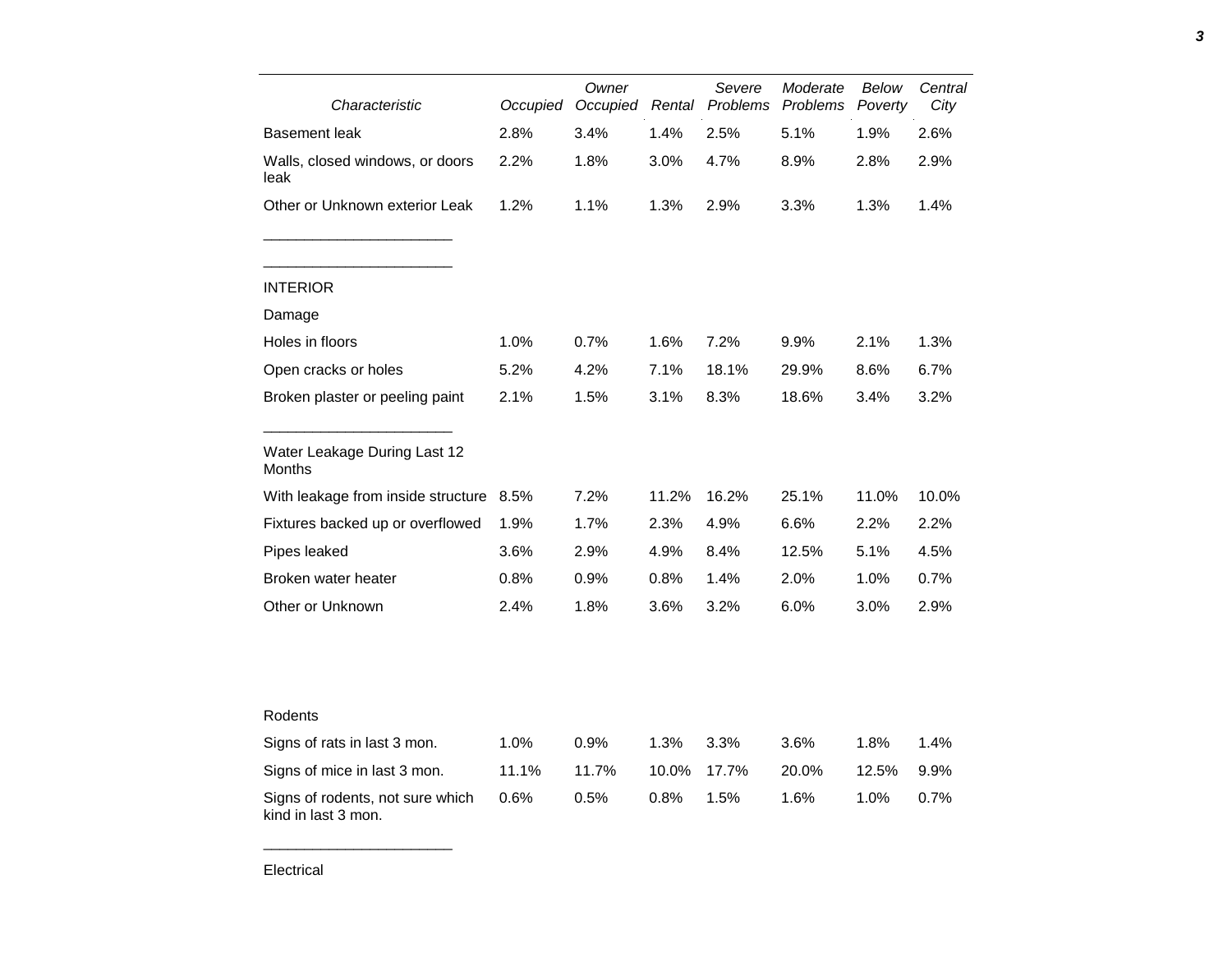| Characteristic                                            | Occupied | Owner<br>Rental<br>Occupied |       | Severe<br>Problems | Moderate<br>Problems | Below<br>Poverty | Central<br>City |
|-----------------------------------------------------------|----------|-----------------------------|-------|--------------------|----------------------|------------------|-----------------|
| No electrical wiring                                      | 0.1%     | 0.1%                        | 0.2%  | 3.2%               | 0.1%                 | 0.3%             | 0.1%            |
| Exposed wiring                                            | 1.6%     | 1.3%                        | 2.1%  | 6.2%               | 3.9%                 | 2.5%             | 1.6%            |
| Rooms without electric outlets                            | 0.8%     | 0.6%                        | 1.2%  | 6.5%               | 2.2%                 | 1.4%             | 1.0%            |
| Fuses/breakers blown in last 3<br>mon.                    | 9.4%     | 9.4%                        | 9.4%  | 14.7%              | 15.1%                | 9.1%             | 9.6%            |
| Sanitation                                                |          |                             |       |                    |                      |                  |                 |
| Lacking complete kitchen facilities                       | 1.7%     | 0.6%                        | 4.0%  | 8.4%               | 44.4%                | 3.3%             | 2.8%            |
| Lacking some or all plumbing<br>facilities                | 1.3%     | 0.8%                        | 2.1%  | 68.2%              | < 0.1%               | 2.1%             | 1.8%            |
| Water not safe to drink                                   | 8.3%     | 6.2%                        | 12.3% | 14.7%              | 14.9%                | 13.1%            | 10.1%           |
| Water stoppage in last 3 mon.                             | 4.0%     | 3.5%                        | 5.1%  | 8.3%               | 9.4%                 | 4.8%             | 4.0%            |
| No flush toilets working some time<br>in last 3 mon.      | 1.9%     | 1.1%                        | 3.4%  | 5.7%               | 9.8%                 | 3.4%             | 2.5%            |
| With sewage disposal breakdowns 1.4%<br>in last 3 mon.    |          | 1.2%                        | 1.7%  | 3.7%               | 5.0%                 | 2.0%             | 1.6%            |
| Septic tank, cesspool, chemical<br>toilet                 | 19.6%    | 25.7%                       | 7.5%  | 15.6%              | 16.1%                | 14.7%            | 1.3%            |
| With septic tank or cesspool<br>breakdowns in last 3 mon. | 0.3%     | 0.3%                        | 0.2%  | 0.8%               | 0.8%                 | 0.4%             | < 0.1%          |
| <b>HEATING/FUEL</b>                                       |          |                             |       |                    |                      |                  |                 |
| <b>Main Heating Equipment</b>                             |          |                             |       |                    |                      |                  |                 |
| Warm-air furnace                                          | 64.1%    | 67.9%                       | 56.7% | 47.8%              | 39.1%                | 57.3%            | 62.8%           |
| Steam or hot water system                                 | 11.0%    | 9.7%                        | 13.5% | 18.6%              | 14.0%                | 10.9%            | 15.6%           |
| Electric heat pump                                        | 11.8%    | 12.9%                       | 9.6%  | 7.1%               | 4.8%                 | 9.7%             | 8.5%            |
| Built-in electric units                                   | 4.2%     | 2.6%                        | 7.4%  | 5.2%               | 5.6%                 | 5.9%             | 3.9%            |
| Floor, wall, or other built-in hot air<br>without ducts   | 3.9%     | 2.4%                        | 6.9%  | 7.0%               | 5.6%                 | 6.7%             | 5.2%            |
| Room heaters with flue                                    | 0.8%     | 0.7%                        | 1.0%  | 1.1%               | 1.1%                 | 1.4%             | 0.6%            |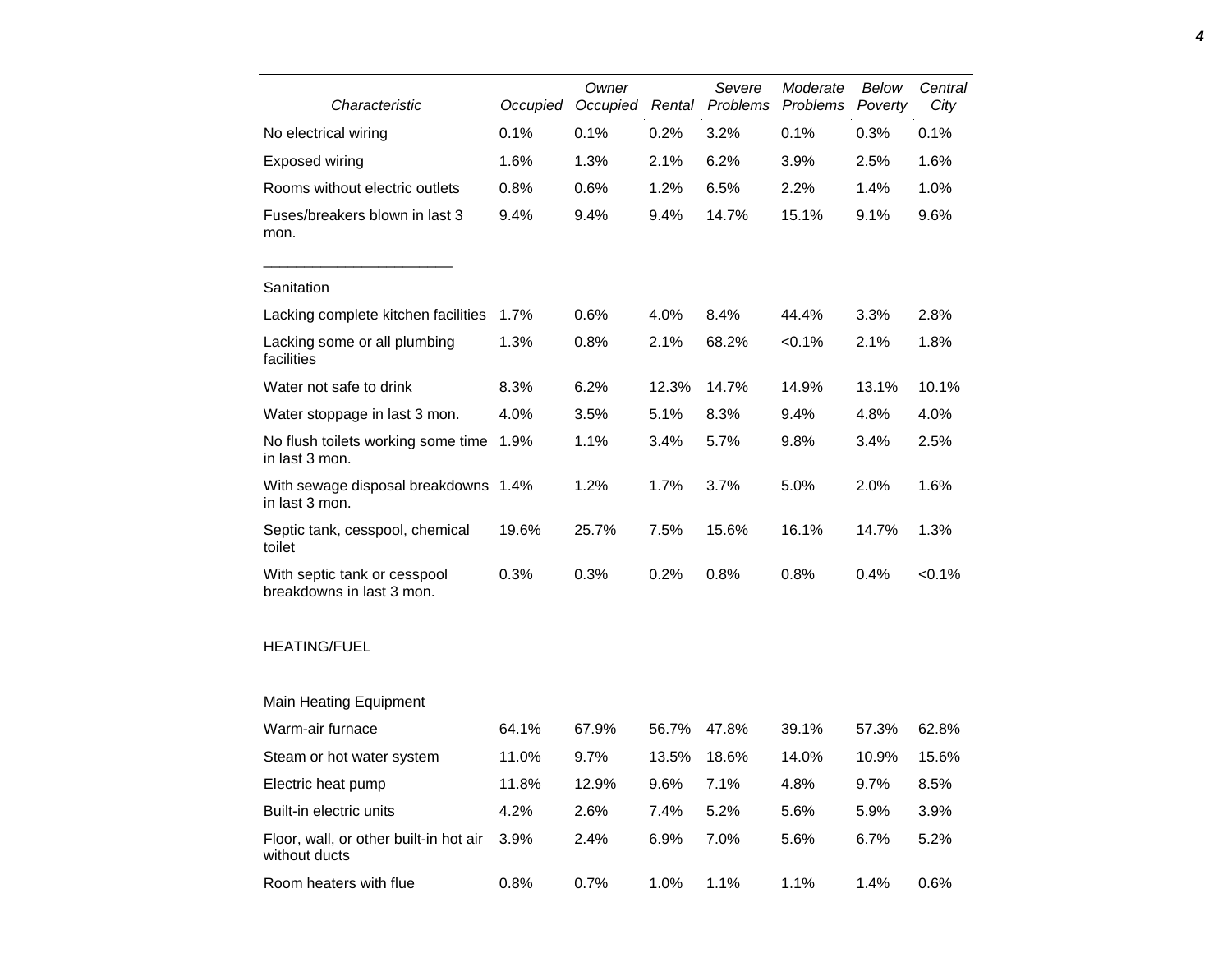| Characteristic                                              | Occupied | Owner<br>Occupied | Rental    | Severe<br>Problems | Moderate<br>Problems | Below<br>Poverty | Central<br>City |
|-------------------------------------------------------------|----------|-------------------|-----------|--------------------|----------------------|------------------|-----------------|
| Room heaters without flue                                   | 1.0%     | 0.8%              | 1.2%      | 2.5%               | 25.2%                | 2.2%             | 0.7%            |
| Portable electric heaters                                   | 1.2%     | 0.9%              | 1.8%      | 3.9%               | 2.0%                 | 3.0%             | 1.4%            |
| <b>Stoves</b>                                               | 0.9%     | 1.2%              | 0.5%      | 4.0%               | 1.0%                 | 1.2%             | 0.1%            |
| Fireplace with inserts                                      | 0.2%     | 0.2%              | < 0.1%    | 0.1%               | 0.1%                 | 0.1%             | < 0.1%          |
| Fireplace without inserts                                   | 0.1%     | 0.1%              | $< 0.1\%$ | 0.2%               | 0.1%                 | 0.1%             | < 0.1%          |
| Other                                                       | 0.3%     | 0.3%              | 0.4%      | 1.1%               | 0.3%                 | 0.7%             | 0.3%            |
| No heating equipment                                        | 0.4%     | 0.3%              | 0.7%      | 1.1%               | 0.7%                 | 0.6%             | 0.7%            |
| Cooking stove                                               | 0.1%     | < 0.1%            | 0.1%      | 0.2%               | 0.3%                 | 0.2%             | 0.1%            |
| <b>Water Heating Fuel</b>                                   |          |                   |           |                    |                      |                  |                 |
| Electricity                                                 | 41.3%    | 39.0%             | 45.7%     | 38.7%              | 39.0%                | 46.9%            | 31.9%           |
| Gas, LP/bottled gas                                         | 54.3%    | 56.6%             | 49.7%     | 53.8%              | 55.2%                | 49.2%            | 62.8%           |
| Fuel oil                                                    | 4.1%     | 4.0%              | 4.3%      | 6.5%               | 5.1%                 | 3.6%             | 5.0%            |
| Kerosene or other liquid fuel                               | < 0.1%   | < 0.1%            | $< 0.1\%$ | < 0.1%             | 0.1%                 | $< 0.1\%$        | $< 0.1\%$       |
| Other                                                       | 0.4%     | 0.4%              | 0.2%      | 1.0%               | 0.5%                 | 0.3%             | 0.2%            |
| Clothes Dryer(,000)                                         | 93,052   | 72,397            | 20,655    | 1,139              | 2,344                | 9,825            | 21,908          |
| Have Clothes Dryer                                          | 81.0%    | 95.1%             | 53.2%     | 54.2%              | 56.8%                | 61.2%            | 66.1%           |
| Electricity                                                 | 78.1%    | 76.4%             | 84.0%     | 78.9%              | 82.5%                | 82.1%            | 74.3%           |
| Gas, LP gas (liquid propane)                                | 21.8%    | 23.5%             | 15.8%     | 21.0%              | 17.5%                | 17.8%            | 25.6%           |
| Other                                                       | 0.1%     | < 0.1%            | 0.1%      | 0.1%               | < 0.1%               | 0.1%             | 0.1%            |
| <b>Heating Problems</b>                                     |          |                   |           |                    |                      |                  |                 |
| Uncomfortably cold for 24 hours or 9.1%<br>more last winter |          | 7.7%              | 12.5%     | 43.7%              | 22.2%                | 13.7%            | 10.1%           |
| Heating equipment breakdowns                                | 2.3%     | 1.9%              | 3.2%      | 31.2%              | 4.1%                 | 3.8%             | 3.0%            |
| Other causes                                                | 5.9%     | 5.5%              | 6.7%      | 11.0%              | 15.4%                | 8.0%             | 6.0%            |
| Utility interruption                                        | 1.9%     | 2.3%              | 1.1%      | 1.5%               | 1.9%                 | 1.6%             | 1.1%            |
| Inadequate heating capacity                                 | 1.1%     | 0.7%              | 2.0%      | 3.9%               | 5.4%                 | 2.2%             | 1.7%            |
| Inadequate insulation                                       | 1.1%     | 0.7%              | 1.8%      | 3.1%               | 5.0%                 | 2.0%             | 1.4%            |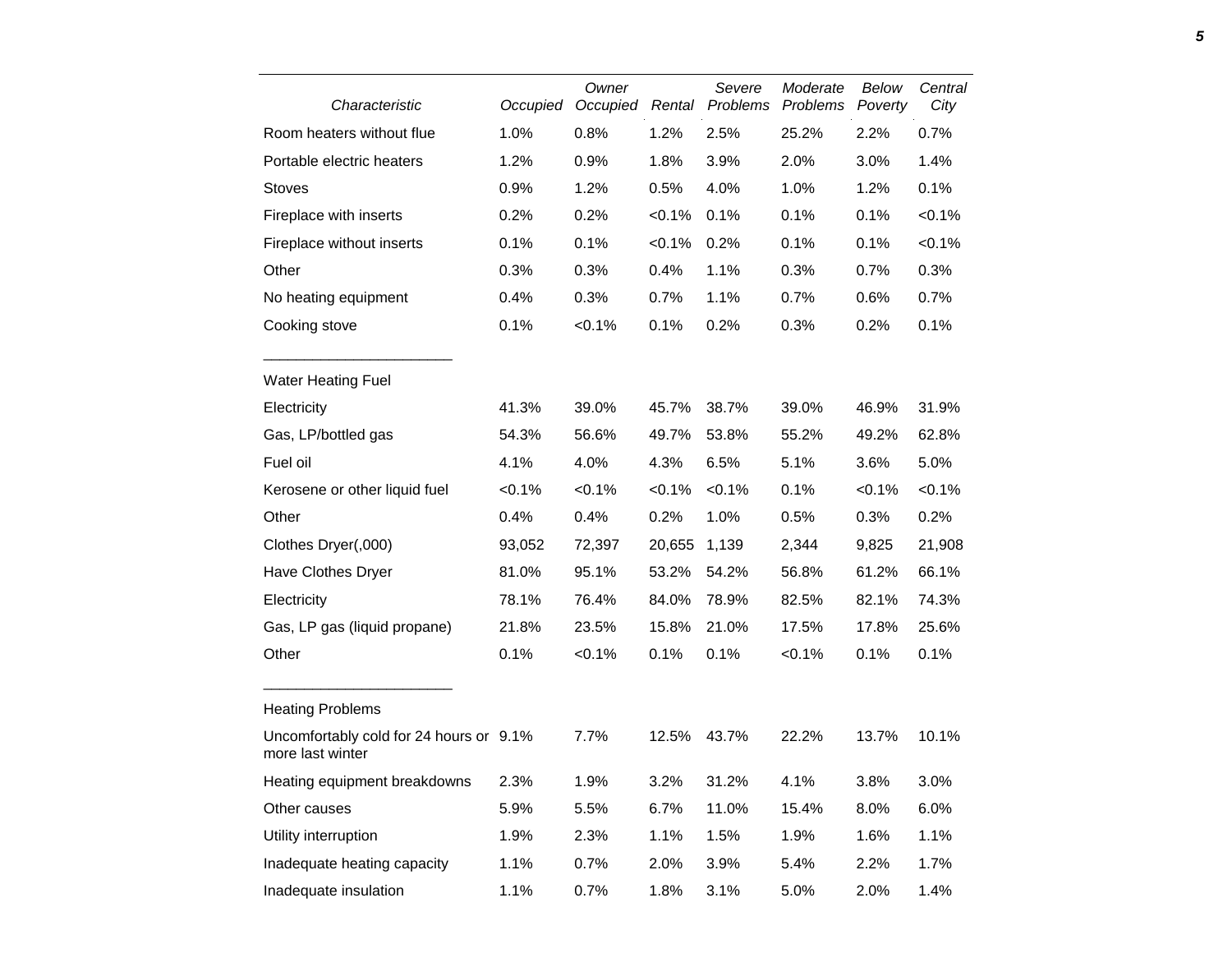| Characteristic                                | Occupied  | Owner<br>Occupied | Rental    | Severe<br>Problems | Moderate<br>Problems | Below<br>Poverty | Central<br>City |
|-----------------------------------------------|-----------|-------------------|-----------|--------------------|----------------------|------------------|-----------------|
| Cost of heating                               | 1.0%      | 1.0%              | 1.1%      | 1.7%               | 2.8%                 | 1.3%             | 0.8%            |
| Other                                         | 1.3%      | 1.2%              | 1.6%      | 3.5%               | 3.2%                 | 1.8%             | 1.6%            |
| <b>SELECTED PHYSICAL</b><br><b>PROBLEMS</b>   |           |                   |           |                    |                      |                  |                 |
| Severe Physical Problems(,000)                | 2,103     | 907               | 1,196     | 2,103              |                      | 522              | 909             |
| Severe physical problems                      | 1.8%      | 1.2%              | 3.1%      | 100%               |                      | 3.3%             | 2.7%            |
| Plumbing                                      | 1.2%      | 0.8%              | 2.1%      | 68.2%              |                      | 2.1%             | 1.8%            |
| Heating                                       | 0.5%      | 0.3%              | 0.9%      | 28.6%              |                      | 1.1%             | 0.8%            |
| Electric                                      | 0.1%      | 0.1%              | $< 0.1\%$ | 3.1%               |                      | 0.1%             | $< 0.1\%$       |
| Hallways                                      | $< 0.1\%$ | $< 0.1\%$         | $< 0.1\%$ | $< 0.1\%$          |                      | $< 0.1\%$        | $< 0.1\%$       |
| Upkeep                                        | $< 0.1\%$ | $< 0.1\%$         | 0.1%      | 2.5%               |                      | 0.1%             | 0.1%            |
| Moderate Physical Problems(,000)              | 4,126     | 1,568             | 2,558     |                    | 4,126                | 1,170            | 1,628           |
| Moderate physical problems                    | 3.6%      | 2.1%              | 6.6%      |                    | 100%                 | 7.3%             | 4.9%            |
| Plumbing                                      | 0.2%      | 0.1%              | 0.4%      |                    | 5.2%                 | 0.4%             | 0.3%            |
| Heating                                       | 0.9%      | 0.8%              | 1.1%      |                    | 25.2%                | 2.1%             | 0.7%            |
| Upkeep                                        | 1.6%      | 0.5%              | 3.7%      |                    | 44.4%                | 2.9%             | 2.6%            |
| Hallways                                      | $< 0.1\%$ | $< 0.1\%$         | $< 0.1\%$ |                    | $< 0.1\%$            | < 0.1%           | $< 0.1\%$       |
| Kitchen                                       | 1.0%      | 0.7%              | 1.7%      |                    | 28.2%                | 2.3%             | 1.6%            |
| <b>OVERALL OPINION OF</b><br><b>STRUCTURE</b> |           |                   |           |                    |                      |                  |                 |
| 1(worst)                                      | 0.6%      | 0.3%              | 1.1%      | 3.4%               | 3.0%                 | 1.5%             | 0.7%            |
| $\boldsymbol{2}$                              | 0.3%      | 0.1%              | 0.7%      | 1.9%               | 1.6%                 | 0.9%             | 0.5%            |
| 3                                             | 0.7%      | 0.4%              | 1.2%      | 3.5%               | 2.9%                 | 1.6%             | 1.0%            |
| 4                                             | 1.0%      | 0.6%              | 1.8%      | 2.7%               | 3.3%                 | 1.9%             | 1.2%            |
| $\mathbf 5$                                   | 4.7%      | 3.3%              | 7.5%      | 9.6%               | 11.8%                | 8.6%             | 5.8%            |
| 6                                             | 5.0%      | 3.7%              | 7.7%      | 7.1%               | 10.5%                | 6.4%             | 6.2%            |